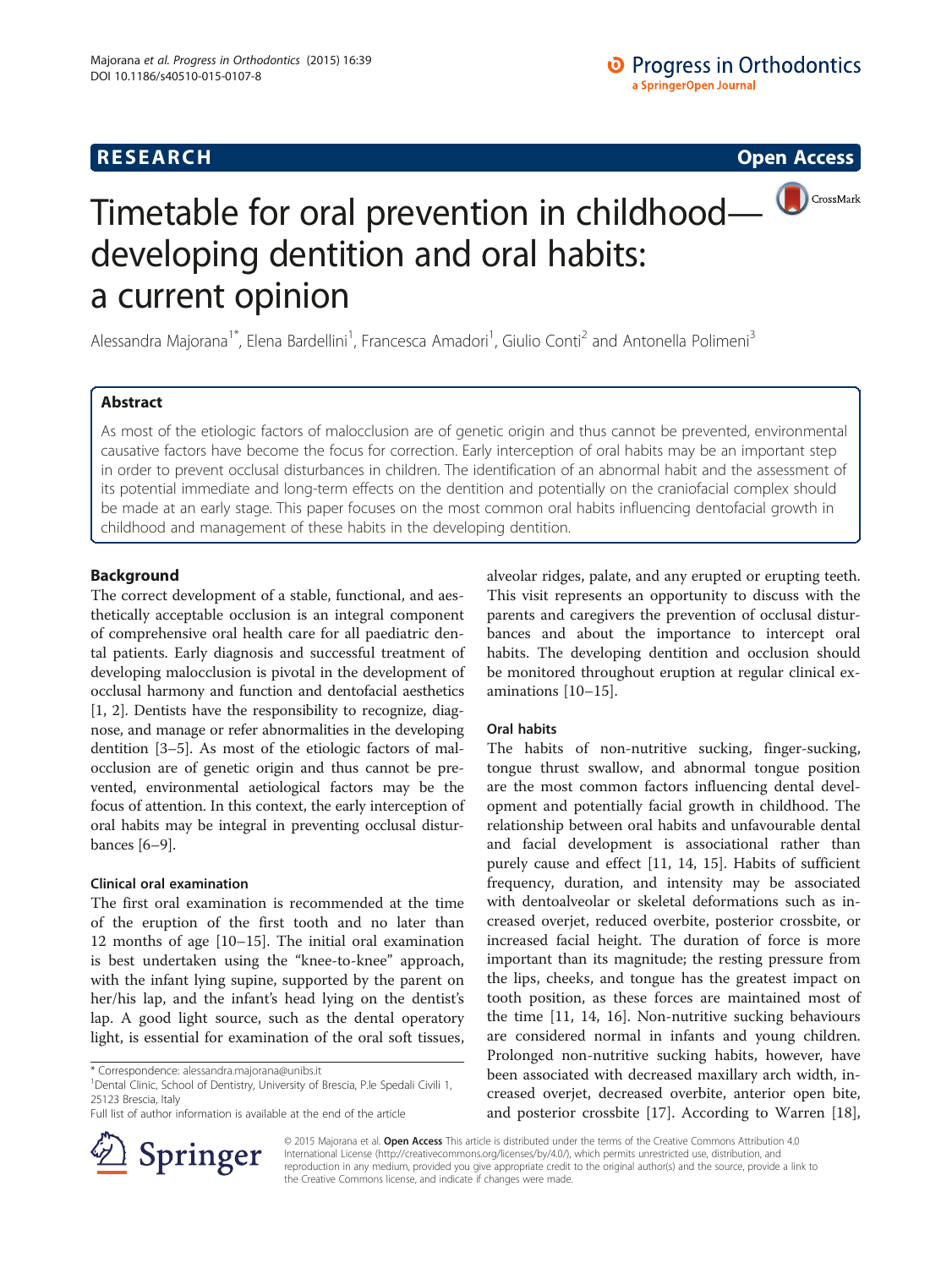<span id="page-1-0"></span>there are significant differences in dental arch and occlusal relationships in pacifier users at 24 and 36 months compared with those that had stopped sucking by 12 months [\[15, 18\]](#page-2-0). Moreover, by age 2 to 5 years, a significant increase in overjet (>4 mm), open bite, and posterior crossbite in pacifier users was observed [[17](#page-2-0), [19](#page-2-0)].

## Principles of management

The frequency, duration, and intensity of the habit should be evaluated with identification of potentially harmful habits made as early as possible. Intervention to lead to habit cessation should be initiated if indicated [[11, 17](#page-2-0)]. Both the Canadian Dental Association (CDA) and the American Dental Association (ADA) have similar guidelines on the appropriate use of pacifiers [[17](#page-2-0), [20](#page-2-0)]; more protracted use leads to a stronger association. The CDA recommends pacifiers over thumb sucking because it is easier for a parent to control the sucking habit. They advise against putting sugar, honey, or corn syrup on a soother because of the risk of caries induction and caution that a sucking habit should stop before the permanent teeth erupt. The ADA also advises parents who choose to use a pacifier to use a clean, unsweetened one. They state that although prolonged use can harm the teeth, it is easier to wean a child's sucking habit from a pacifier than from a thumb [\[17, 21](#page-2-0)]. Early dental visits allow anticipatory guidance to help children to stop sucking habits by age 36 months or younger.

According to Italian Ministerial Guidelines [\[22](#page-2-0), [23\]](#page-2-0), it is recommended to encourage breastfeeding, in order to promote more normal jaw development. In fact, proper labial and lingual posture, adequate nasal breathing, and correct transverse diameter of the palate are related to natural breastfeeding. Artificial feeding may promote malocclusion, when combined with non-nutritive sucking or with rhinitis; in fact, bottle-fed children can develop sucking habits more frequently than others. Non-nutritive sucking, together with allergic rhinitis, seems to be the most important factor for the development of a posterior crossbite in children under 5 years [\[22, 23\]](#page-2-0). It is also recommended to discourage non-nutritive sucking at 2 years of age, in order to definitively stop the habit by 3 years of age. Beyond 3 years, non-nutritive sucking is implicated in malocclusions, such as anterior open bite, posterior crossbite, and Class II molar relationship. It is also recommended to monitor patients with low posture of the tongue and mouth breathing, in order to prevent dental open bite and excessive mandibular growth. Tongue thrusting and an abnormal tongue position may be associated with anterior open bite, speech difficulties, and anterior protrusion of the upper incisors [\[22, 23](#page-2-0)].

Research on the relationship between malocclusion and mouth breathing suggests that impaired nasal respiration may contribute to the development of increased facial height, anterior open bite, increased overjet, and narrow palate, although it is not the sole or even the major cause of these conditions [\[11](#page-2-0), [24\]](#page-2-0). Mouth breathing children often present with skeletal II discrepancies, with transverse maxillary constriction, increased anterior facial height, and obtuse mandibular-maxillary planes angle. These findings may relate to the inferior tongue posture and hypotonia of facial muscles associated with mouth breathing [[11](#page-2-0), [24](#page-2-0)–[26](#page-2-0)].

Management of an oral habit is indicated whenever the habit is associated with unfavourable dentofacial development or adverse effects on overall wellbeing or where there is a reasonable indication that the oral habit will result in unfavourable sequelae in the developing permanent dentition. Any treatment must be appropriate for the child's development, comprehension, and ability to co-operate.

Habit treatment modalities include patient/parent counselling, behaviour modification techniques, myofunctional therapy, appliance therapy, or referral to other providers including, but not limited to, orthodontists, psychologists, myofunctional therapists, or otolaryngologists. Use of an appliance to manage oral habits is indicated only when the child wants to stop the habit and would benefit from a reminder [[11](#page-2-0)]. Patients and their parents or caregivers should be informed regarding consequences of an oral habit. Parents may play a negative role in the correction of an oral habit as nagging or punishment may result in an increase in habit behaviours; change in the home environment may be necessary before a habit can be overcome.

## Competing interests

The authors declare that they have no competing interests.

#### Authors' contributions

AM conceived the study and revised the manuscript. EB drafted the manuscript. FA helped to draft the manuscript. GC revised the manuscript. AP revised the manuscript for intellectual content. All authors read and approved the final manuscript.

#### Disclosure statement

All authors disclose any financial and personal relationship with other people or organizations that could influence their work.

#### Author details

<sup>1</sup> Dental Clinic, School of Dentistry, University of Brescia, P.le Spedali Civili 1, 25123 Brescia, Italy. <sup>2</sup>Dental Clinic, IRCCS "Ca Granda-Ospedale Maggiore", Department of Orthodontics, University of Milan, Milan, Italy. <sup>3</sup>Department of Oral and Maxillo-facial Sciences, Pediatric Dentistry Unit, "Sapienza" University of Rome, Rome, Italy.

## Received: 24 September 2015 Accepted: 9 October 2015 Published online: 02 November 2015

## References

- 1. Kurol J. Early treatment of tooth eruption disturbances. Am J Orthod Dentofacial Orthop. 2002;121(6):588–91.
- 2. Bell RA, Dean JA, McDonald RE, Avery DR. Managing the developing dentition. In: Dean JA, McDonald RE, Avery DR, editors. McDonald and Avery's Dentistry for the Child and Adolescent. Maryland Heights: Mosby- Elsevier Co; 2011. p. 550–613.